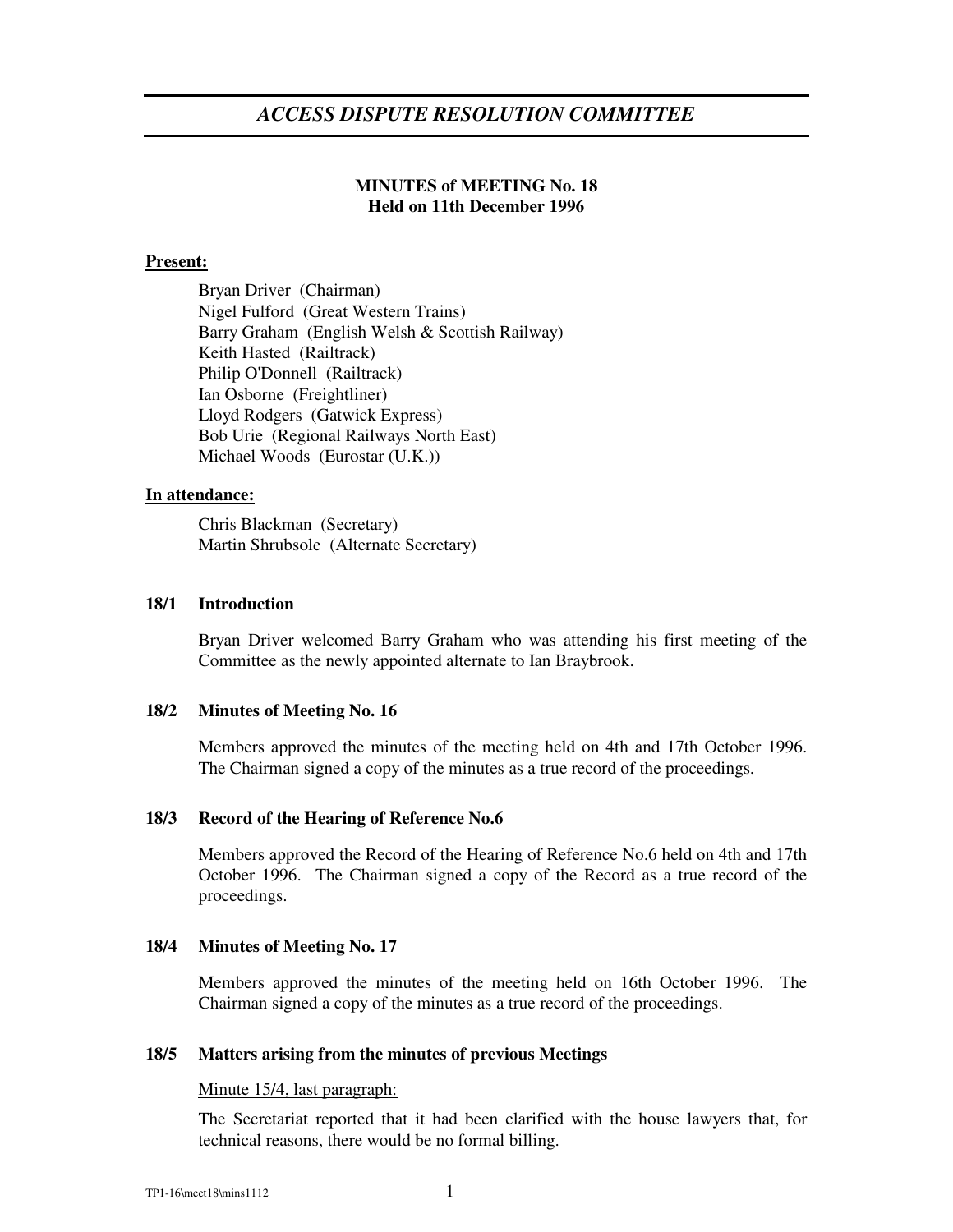## .**18/6 Seeking legal advice**

The Secretariat reported that, of the four firms of solicitors that had been contacted, three had indicated a willingness to participate in further discussions about the possibility of becoming advisors to the Committee.

Members wished that the future legal advisers to the Committee should be of eminent standing, preferably with knowledge of the Railway Industry, but desirably without contacts with the Industry that might lead to a conflict of interest. It was appropriate to consider a sizeable firm, not necessarily in London, or a lawyer who has recently retired and is prepared to give priority and commitment to the Committee. The prime objective is to have ready access to a legal interpretation on issues that arise.

The stature of some of the disputes is such that the Committee needs to be able to call on a firm of repute, but it is particularly desirable to have individuals within such a firm who are identified to deal with Committee issues supported by competent backup.

On this basis the Committee advised the Secretariat to initiate further talks with those three firms already approached, and to take other soundings as appropriate.

### **18/7 Changes to the Access Conditions**

The Class Representative Committee had endorsed proposed changes to Access Condition D5 that would permit a period of fourteen days for a party to consider an appeal in the particular circumstances where Christmas day falls in the normal time period of seven days. This had been subsequently approved by the Regulator and would take effect on Saturday 21st December 1996.

The Committee noted secondly that the amendments which it had itself advocated to Access Dispute Rule C1 would be formally considered by the Class Representative Committee in accordance with Access Condition C7 on Friday 13th December.

#### **18/8 Accommodation**

The Secretary reported that discussions were proceeding with Railtrack Property on the proposed tenancy for the two Dispute Committees of five rooms on the second floor of the East Side offices at Kings Cross station; there was to be a further discussion with Railtrack Property and the RIDR on 20th December. The Committee preferred the option of ADRC holding the formal tenancy with Railtrack Property for all five rooms, but with a sub-letting arrangement to the RIDR of two rooms and shared use of the Meeting Room; the Secretariat was advised to evaluate any significant additional costs associated with such an arrangement. It was anticipated that the Committees would move into the new premises on 2nd January 1997.

It was noted that, although Camden Council had indicated that English Heritage would give the necessary approval for partitioning to be installed, this was dependent on the alignment requested for the RIDR's rooms being amended. The alignment proposed for the ADRC in room 226 is acceptable. The Secretary, after consultation with the RIDR Secretary, will revise and resubmit the application.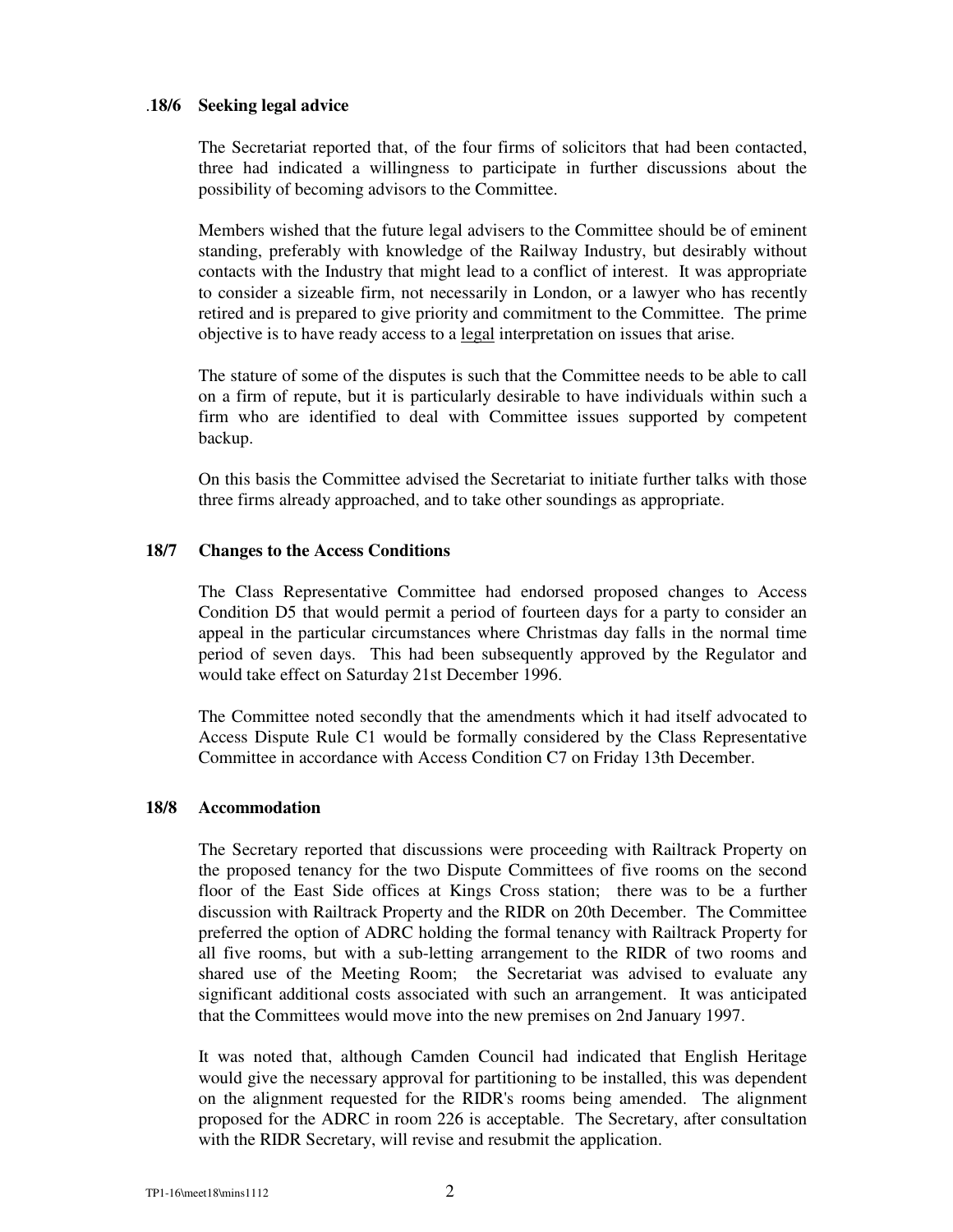### **18/9 Accounts for 1995/96**

The Committee approved the accounts for the six month period 1st October 1995 to 31st March 1996. A copy of the signed document is attached.

Bob Urie stressed that the presentation of accounts needs to be in a customer-friendly format, and in particular there needs to be a short explanation in the annual report for the basis of the charges made on all relevant industry parties.

**Action:** Secretary

### **18/10 Non-compliant bids**

Lloyd Rodgers presented his paper on the practical process of handling non-compliant bids, and highlighted the three options, each of which has, in varying measure, a cost implication and an implication for change to the Access Conditions.

Michael Woods was concerned that the first option would have unacceptable implications for the Informed Traveller project. It was also noted that the Regulator is about to conduct a major review of the Timetabling processes, and in particular has been thinking about how a major timetable re-cast might best be made. There are also potential difficulties connected with the stage two processes of moderation of competition, and it was suggested that the matter should be left for the Class Representative Committee to review 'in the round'. Although the present process is cumbersome there is a risk that, if timescales are truncated, quality will slip.

Nevertheless the Committee agreed that it was right to look for a better way forward which was useful and beneficial to the Railway Industry. In the case of the first option this could be achieved by amending the Access Conditions. The second option in essence requires the application of determinations AD6 and TTC19 which, it was acknowledged, would be instrumental in exposing some problems at the end of the first bidding cycle. In the extreme case it may require a change to the Access Conditions, but this would not be warranted for a small number of such disputes per year. The Committee recognized that a major problem for companies at present is the inability easily to discern where the 'white space' is.

The Committee agreed that they wished to draw the attention of Industry Parties and of the Regulator to these practical difficulties through the medium of the Annual Report currently being prepared.

## **18/11 Committee procedures**

The Committee considered the latest draft of its procedures which incorporated revisions agreed at a previous meeting and the amendments to Appendix B recommended by the Network and Vehicle Change Committee. It approved the document subject to a change of wording in section 3 where, in the first line, the words "A person" should be replaced by "An Industry Party".

The new procedures would be published commensurate with the next issue of the Access Conditions early in 1997.